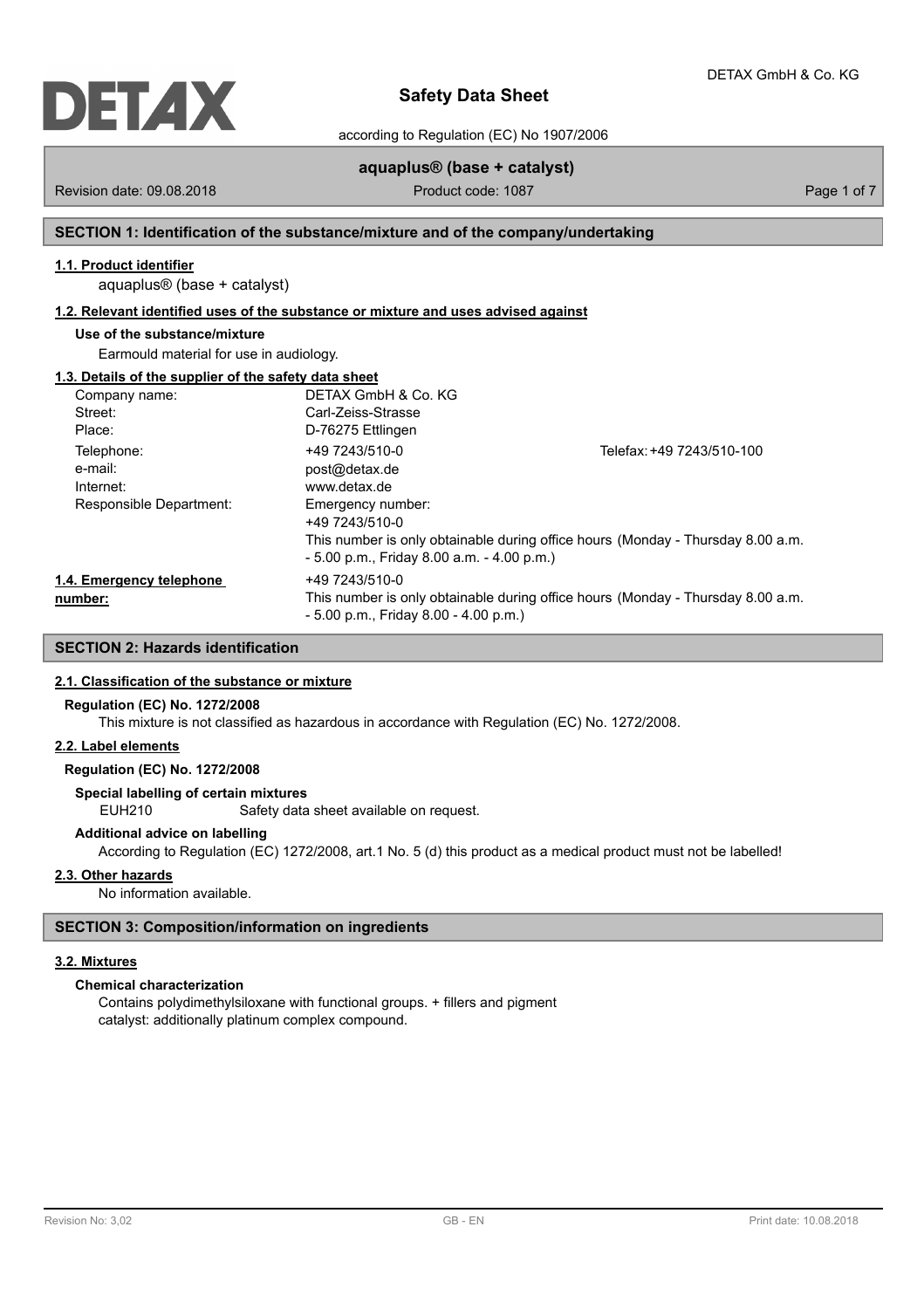

according to Regulation (EC) No 1907/2006

## **aquaplus® (base + catalyst)**

Revision date: 09.08.2018 **Product code: 1087** Product code: 1087 **Page 2 of 7** Page 2 of 7

#### **Hazardous components**

| <b>CAS No</b> | Chemical name                                                   |  |  | Quantity   |
|---------------|-----------------------------------------------------------------|--|--|------------|
|               | IEC No<br>I Index No                                            |  |  |            |
|               | Classification according to Regulation (EC) No. 1272/2008 [CLP] |  |  |            |
| 8042-47-5     | Iparaffin oil                                                   |  |  | $5 - 10\%$ |
|               | 1232-455-8<br>101-2119487078-27                                 |  |  |            |
|               | Asp. Tox. 1; H304                                               |  |  |            |

Full text of H and EUH statements: see section 16.

### **SECTION 4: First aid measures**

#### **4.1. Description of first aid measures**

#### **General information**

First aider: Pay attention to self-protection! Remove affected person from the danger area and lay down.

## **After inhalation**

Provide fresh air.

### **After contact with skin**

Wash with plenty of water. Take off contaminated clothing and wash it before reuse.

#### **After contact with eyes**

Rinse immediately carefully and thoroughly with eye-bath or water.

#### **After ingestion**

Rinse mouth immediately and drink plenty of water.

#### **4.2. Most important symptoms and effects, both acute and delayed**

No information available.

#### **4.3. Indication of any immediate medical attention and special treatment needed**

Treat symptomatically.

#### **SECTION 5: Firefighting measures**

#### **5.1. Extinguishing media**

#### **Suitable extinguishing media**

Co-ordinate fire-fighting measures to the fire surroundings.

### **5.2. Special hazards arising from the substance or mixture**

Non-flammable. Vapours can form explosive mixtures with air.

#### **5.3. Advice for firefighters**

In case of fire: Wear self-contained breathing apparatus.

#### **Additional information**

Use water spray jet to protect personnel and to cool endangered containers. Collect contaminated fire extinguishing water separately. Do not allow entering drains or surface water.

### **SECTION 6: Accidental release measures**

#### **6.1. Personal precautions, protective equipment and emergency procedures**

Use personal protection equipment.

#### **6.2. Environmental precautions**

Do not allow to enter into surface water or drains.

#### **6.3. Methods and material for containment and cleaning up**

Absorb with liquid-binding material (e.g. sand, diatomaceous earth, acid- or universal binding agents). Treat the recovered material as prescribed in the section on waste disposal.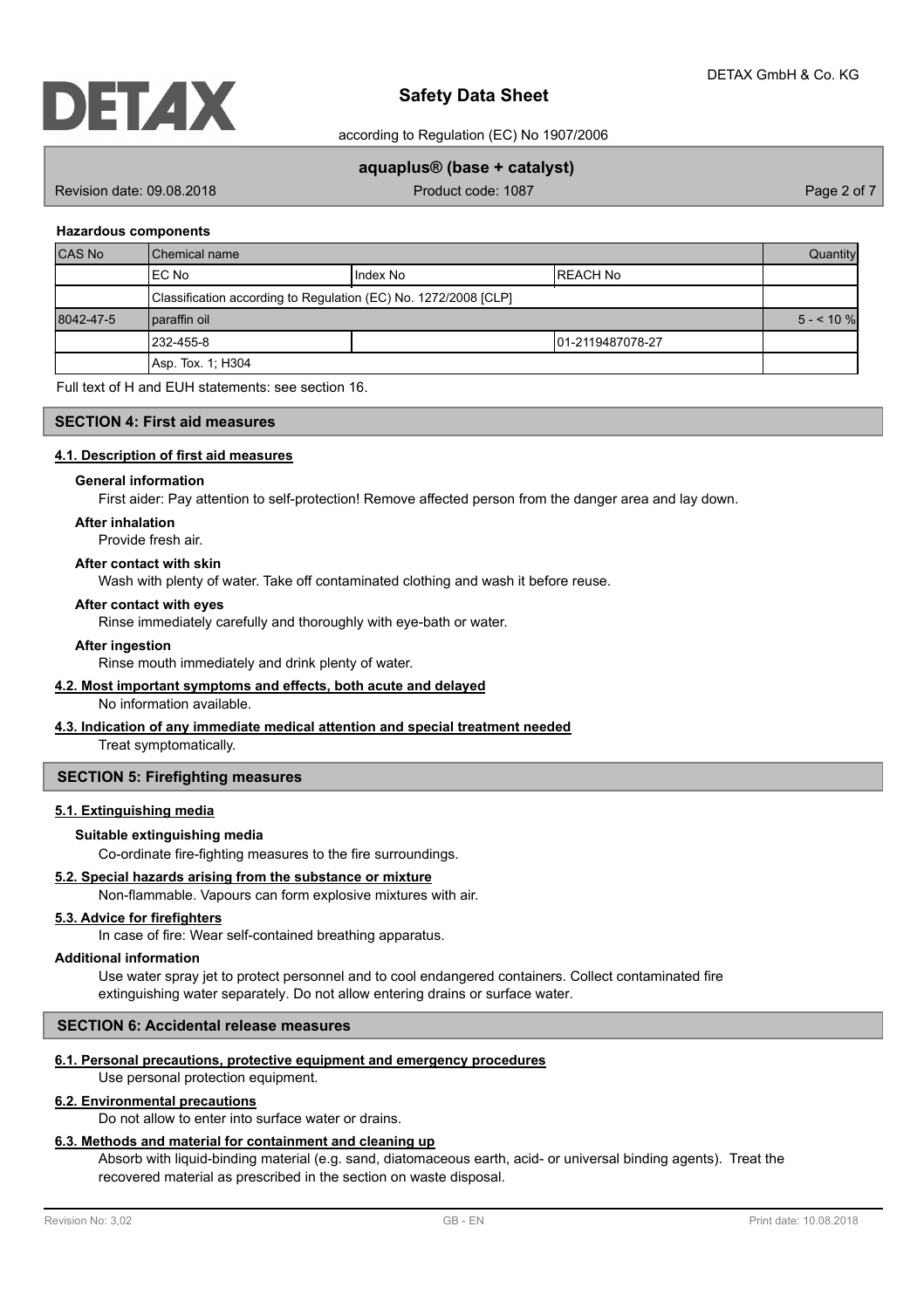according to Regulation (EC) No 1907/2006

## **aquaplus® (base + catalyst)**

Revision date: 09.08.2018 **Product code: 1087** Product code: 1087 **Page 3 of 7** Page 3 of 7

# **6.4. Reference to other sections**

Safe handling: see section 7 Personal protection equipment: see section 8 Disposal: see section 13

## **SECTION 7: Handling and storage**

#### **7.1. Precautions for safe handling**

#### **Advice on safe handling**

No special measures are necessary.

# **Advice on protection against fire and explosion**

No special fire protection measures are necessary.

# **7.2. Conditions for safe storage, including any incompatibilities**

#### Keep container tightly closed. **Requirements for storage rooms and vessels**

#### **Advice on storage compatibility**

No special measures are necessary.

## **7.3. Specific end use(s)**

Silicone material for use in audiology. For use by trained specialist staff.

#### **SECTION 8: Exposure controls/personal protection**

#### **8.1. Control parameters**

#### **8.2. Exposure controls**

### **Protective and hygiene measures**

Take off contaminated clothing. Wash hands before breaks and after work. When using do not eat or drink.

#### **Eye/face protection**

Wear eye/face protection.

#### **Hand protection**

When handling with chemical substances, protective gloves must be worn with the CE-label including the four control digits. The quality of the protective gloves resistant to chemicals must be chosen as a function of the specific working place concentration and quantity of hazardous substances. For special purposes, it is recommended to check the resistance to chemicals of the protective gloves mentioned above together with the supplier of these gloves.

Suitable are gloves of the following material: NBR (Nitrile rubber)

#### **Skin protection**

Wear suitable protective clothing.

**Respiratory protection**

In case of inadequate ventilation wear respiratory protection.

### **SECTION 9: Physical and chemical properties**

#### **9.1. Information on basic physical and chemical properties**

| Physical state: | Paste                            |
|-----------------|----------------------------------|
| Colour:         | base: red/ blue, catalyst: white |
| Odour:          | characteristic                   |

**Test method**

pH-Value: not determined

#### **Changes in the physical state**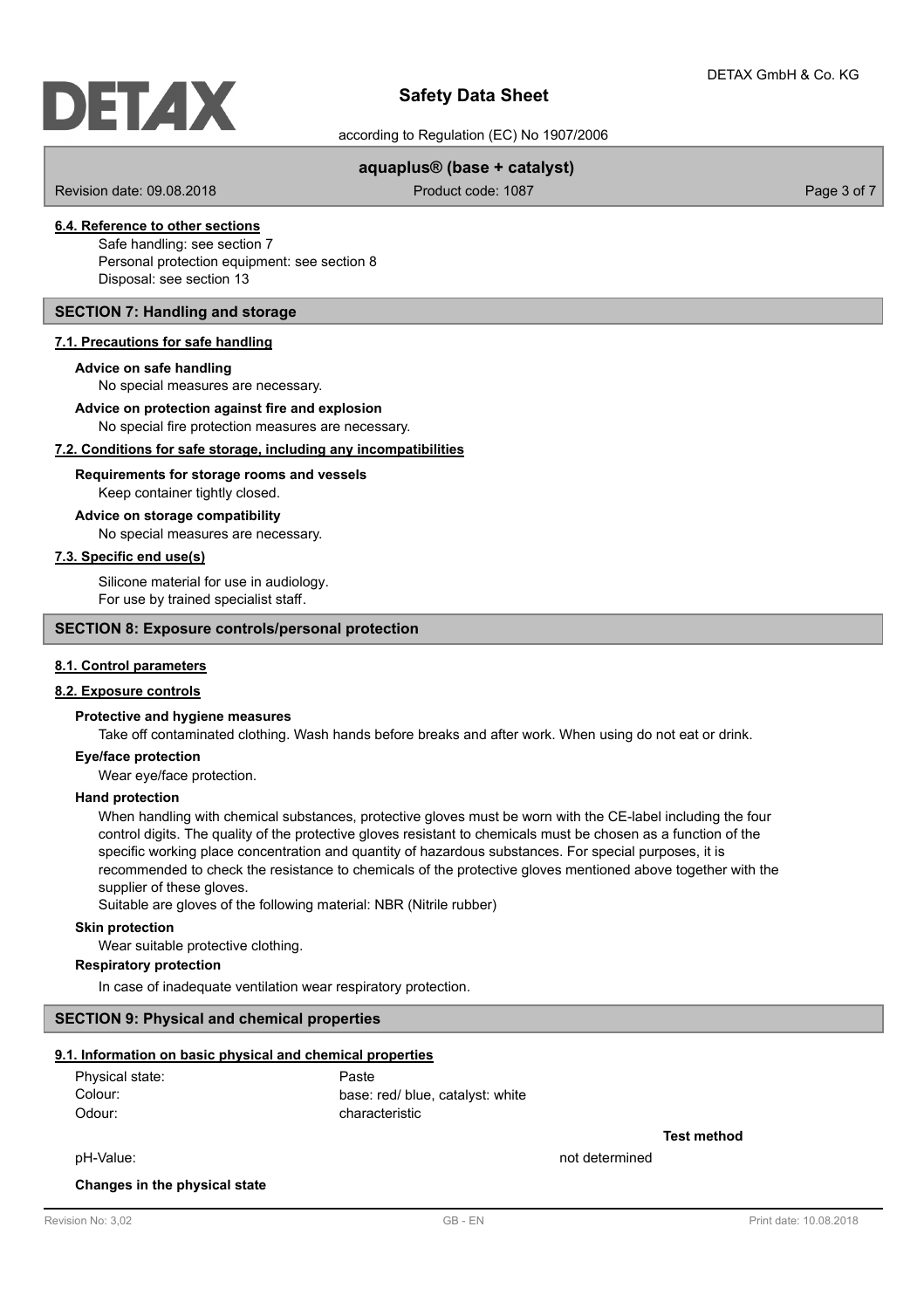

according to Regulation (EC) No 1907/2006

| aquaplus <sup>®</sup> (base + catalyst)        |                    |                                  |  |
|------------------------------------------------|--------------------|----------------------------------|--|
| Revision date: 09.08.2018                      | Product code: 1087 | Page 4 of 7                      |  |
| Melting point:                                 | not determined     |                                  |  |
| Initial boiling point and boiling range:       | not determined     |                                  |  |
| Flash point:                                   |                    | >100 °C DIN 51755                |  |
| <b>Flammability</b>                            |                    |                                  |  |
| Solid:                                         | not applicable     |                                  |  |
| Gas:                                           | not applicable     |                                  |  |
| Lower explosion limits:                        | not determined     |                                  |  |
| Upper explosion limits:                        | not determined     |                                  |  |
| Ignition temperature:                          |                    | >400 °C DIN 51794                |  |
| <b>Auto-ignition temperature</b>               |                    |                                  |  |
| Solid:                                         | not applicable     |                                  |  |
| Gas:                                           | not applicable     |                                  |  |
| Decomposition temperature:                     | >180 °C            |                                  |  |
| <b>Oxidizing properties</b><br>Not oxidizing.  |                    |                                  |  |
| Vapour pressure:<br>(at 20 $°C$ )              | $<$ 10 hPa         |                                  |  |
| Density (at 20 °C):                            |                    | 0,92 g/cm <sup>3</sup> DIN 51757 |  |
| Water solubility:                              | insoluble          |                                  |  |
| Solubility in other solvents<br>not determined |                    |                                  |  |
| Partition coefficient:                         | not determined     |                                  |  |
| Viscosity / dynamic:<br>(at 23 $^{\circ}$ C)   |                    | 45000 mPa·s BROOKFIELD           |  |
| Vapour density:                                | not determined     |                                  |  |
| Evaporation rate:                              | not determined     |                                  |  |
| 9.2. Other information                         |                    |                                  |  |
| Solid content:                                 | not determined     |                                  |  |

# **SECTION 10: Stability and reactivity**

#### **10.1. Reactivity**

No hazardous reaction when handled and stored according to provisions.

# **10.2. Chemical stability**

The product is stable under storage at normal ambient temperatures.

### **10.3. Possibility of hazardous reactions**

Reacts with : Acids, alkalis, alcohols, powdered metals or metal oxides with release of hydrogen.

### **10.4. Conditions to avoid**

Temperatures > 150°C/ 302 °F.

## **10.5. Incompatible materials**

No information available.

## **10.6. Hazardous decomposition products**

In case of thermic decomposition hydrogen is released. At a temperature of approx. 150°C/ 302°F a small amount of formaldehyde can be released by oxidative degradation.

# **SECTION 11: Toxicological information**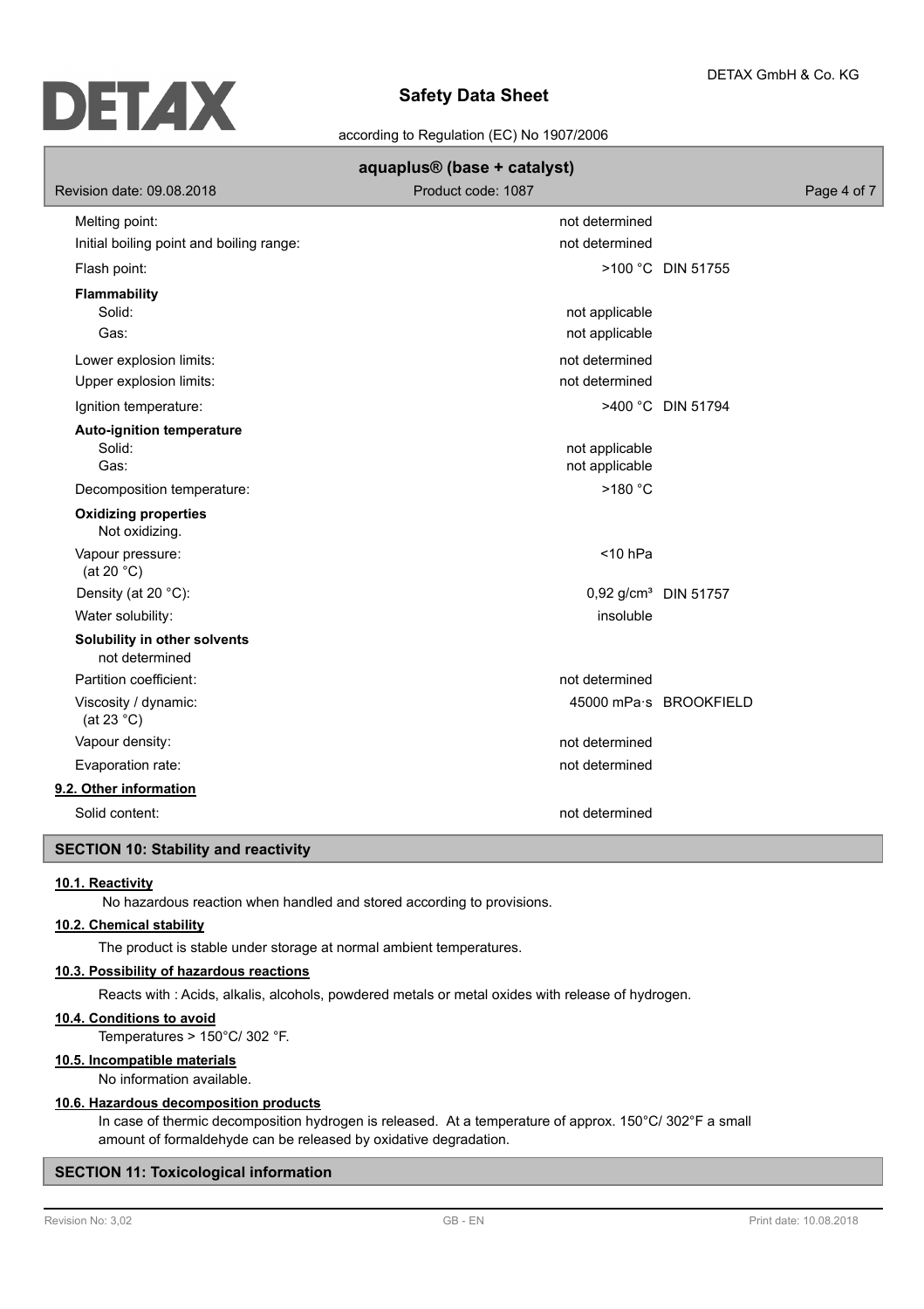

according to Regulation (EC) No 1907/2006

## **aquaplus® (base + catalyst)**

Revision date: 09.08.2018 **Product code: 1087** Product code: 1087 **Page 5 of 7** Page 5 of 7

### **11.1. Information on toxicological effects**

### **Acute toxicity**

Based on available data, the classification criteria are not met.

For the product itself no toxicological data are available. In products with a comparable composition, a LD50 (orally, species rat) of > 5000 mg/kg has been found.

| CAS No    | Chemical name  |                        |                |               |        |
|-----------|----------------|------------------------|----------------|---------------|--------|
|           | Exposure route | Dose                   | <b>Species</b> | <b>Source</b> | Method |
| 8042-47-5 | paraffin oil   |                        |                |               |        |
|           | oral           | >5000<br>LD50<br>mg/kg | <b>I</b> Rat   | <b>OECD</b>   |        |
|           | dermal         | LD50<br>>2000<br>mg/kg | Rabbit         | <b>IOECD</b>  |        |

### **Irritation and corrosivity**

Based on available data, the classification criteria are not met.

#### **Sensitising effects**

Based on available data, the classification criteria are not met.

#### **Carcinogenic/mutagenic/toxic effects for reproduction**

Based on available data, the classification criteria are not met.

#### **STOT-single exposure**

Based on available data, the classification criteria are not met.

#### **STOT-repeated exposure**

Based on available data, the classification criteria are not met.

### **Aspiration hazard**

Based on available data, the classification criteria are not met.

### **Additional information on tests**

This mixture is classified as not hazardous according to regulation (EC) 1272/2008 [CLP].

# **SECTION 12: Ecological information**

# **12.1. Toxicity**

The product is not: Ecotoxic.

| <b>CAS No</b> | I Chemical name     |              |       |  |                                      |         |                 |
|---------------|---------------------|--------------|-------|--|--------------------------------------|---------|-----------------|
|               | Aquatic toxicity    | Dose         |       |  | [ [h]   [d]  Species                 | ISource | <b>I</b> Method |
| 8042-47-5     | I paraffin oil      |              |       |  |                                      |         |                 |
|               | Acute fish toxicity | ∟C50<br>mg/l | >1000 |  | 96 h Leuciscus idus<br>(qolden orfe) | IOECD   |                 |

### **12.2. Persistence and degradability**

The product has not been tested.

#### **12.3. Bioaccumulative potential**

The product has not been tested.

#### **12.4. Mobility in soil**

The product has not been tested.

### **12.5. Results of PBT and vPvB assessment**

#### Not identivied as PBT/ vPvB substances

# **12.6. Other adverse effects**

No information available.

## **Further information**

Avoid release to the environment.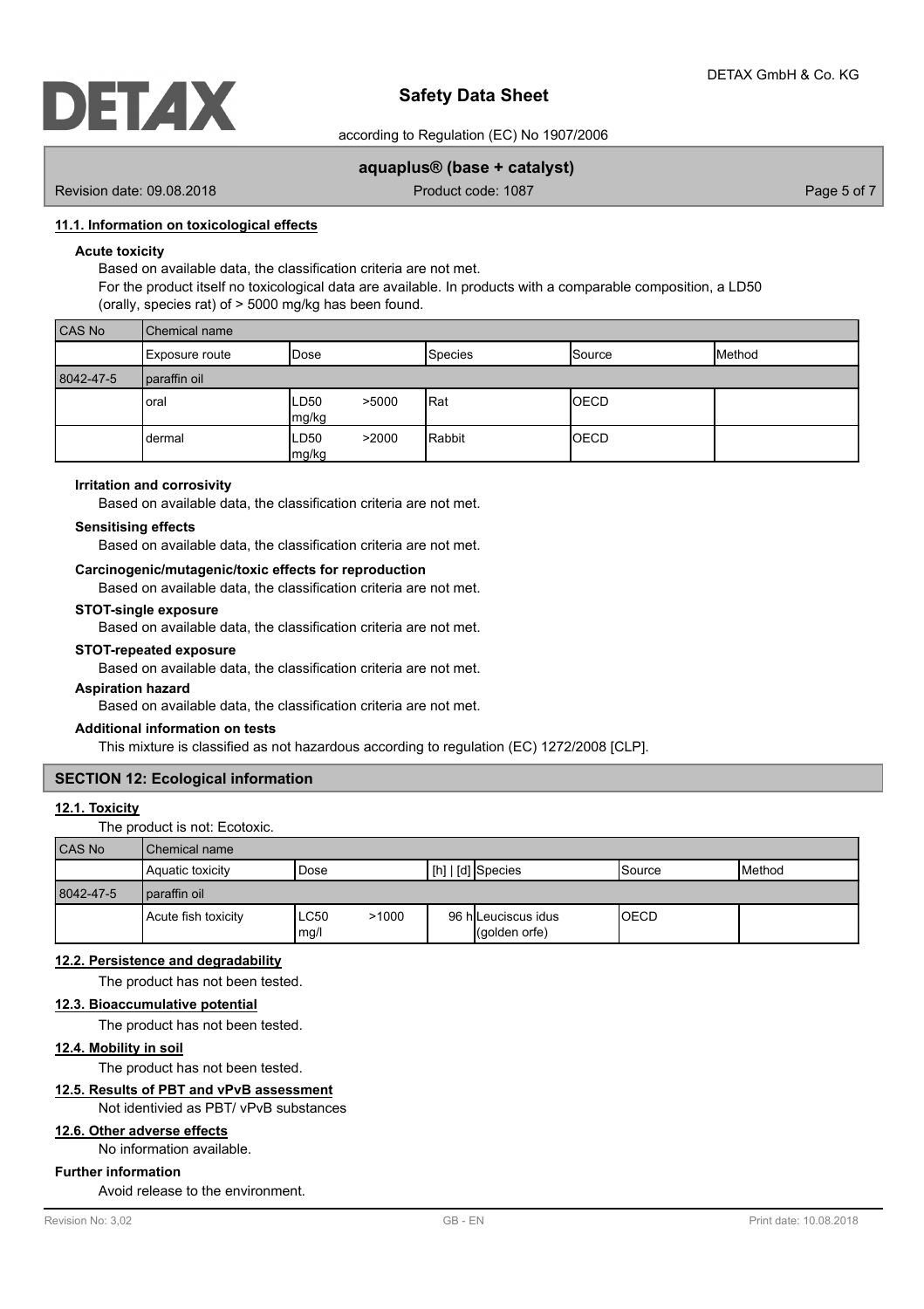

according to Regulation (EC) No 1907/2006

## **aquaplus® (base + catalyst)**

Revision date: 09.08.2018 Product code: 1087 Product code: 1087 Page 6 of 7

## **SECTION 13: Disposal considerations**

#### **13.1. Waste treatment methods**

#### **Advice on disposal**

Do not allow to enter into surface water or drains. Dispose of waste according to applicable legislation.

#### **Contaminated packaging**

Wash with plenty of water. Completely emptied packages can be recycled.

# **SECTION 14: Transport information**

#### **Land transport (ADR/RID)**

**14.1. UN number:** No dangerous good in sense of this transport regulation. **14.2. UN proper shipping name:** No dangerous good in sense of this transport regulation. **14.3. Transport hazard class(es):** No dangerous good in sense of this transport regulation. **14.4. Packing group:** No dangerous good in sense of this transport regulation. **Inland waterways transport (ADN) 14.1. UN number:** No dangerous good in sense of this transport regulation. **14.2. UN proper shipping name:** No dangerous good in sense of this transport regulation. **14.3. Transport hazard class(es):** No dangerous good in sense of this transport regulation. **14.4. Packing group:** No dangerous good in sense of this transport regulation. **Marine transport (IMDG) 14.1. UN number:** No dangerous good in sense of this transport regulation. **14.2. UN proper shipping name:** No dangerous good in sense of this transport regulation. **14.3. Transport hazard class(es):** No dangerous good in sense of this transport regulation. **14.4. Packing group:** No dangerous good in sense of this transport regulation. **Air transport (ICAO-TI/IATA-DGR) 14.1. UN number:** No dangerous good in sense of this transport regulation. **14.2. UN proper shipping name:** No dangerous good in sense of this transport regulation. **14.3. Transport hazard class(es):** No dangerous good in sense of this transport regulation. **14.4. Packing group:** No dangerous good in sense of this transport regulation. **14.6. Special precautions for user** No dangerous good in sense of this transport regulation. **14.7. Transport in bulk according to Annex II of Marpol and the IBC Code**

No dangerous good in sense of this transport regulation.

#### **SECTION 15: Regulatory information**

#### **15.1. Safety, health and environmental regulations/legislation specific for the substance or mixture**

# **EU regulatory information**

#### **Additional information**

To follow: 850/2004/EC, 79/117/EEC, 689/2008/EC

# **National regulatory information**

Water contaminating class (D): 1 - slightly water contaminating

# **15.2. Chemical safety assessment**

Chemical safety assessments for substances in this mixture were not carried out.